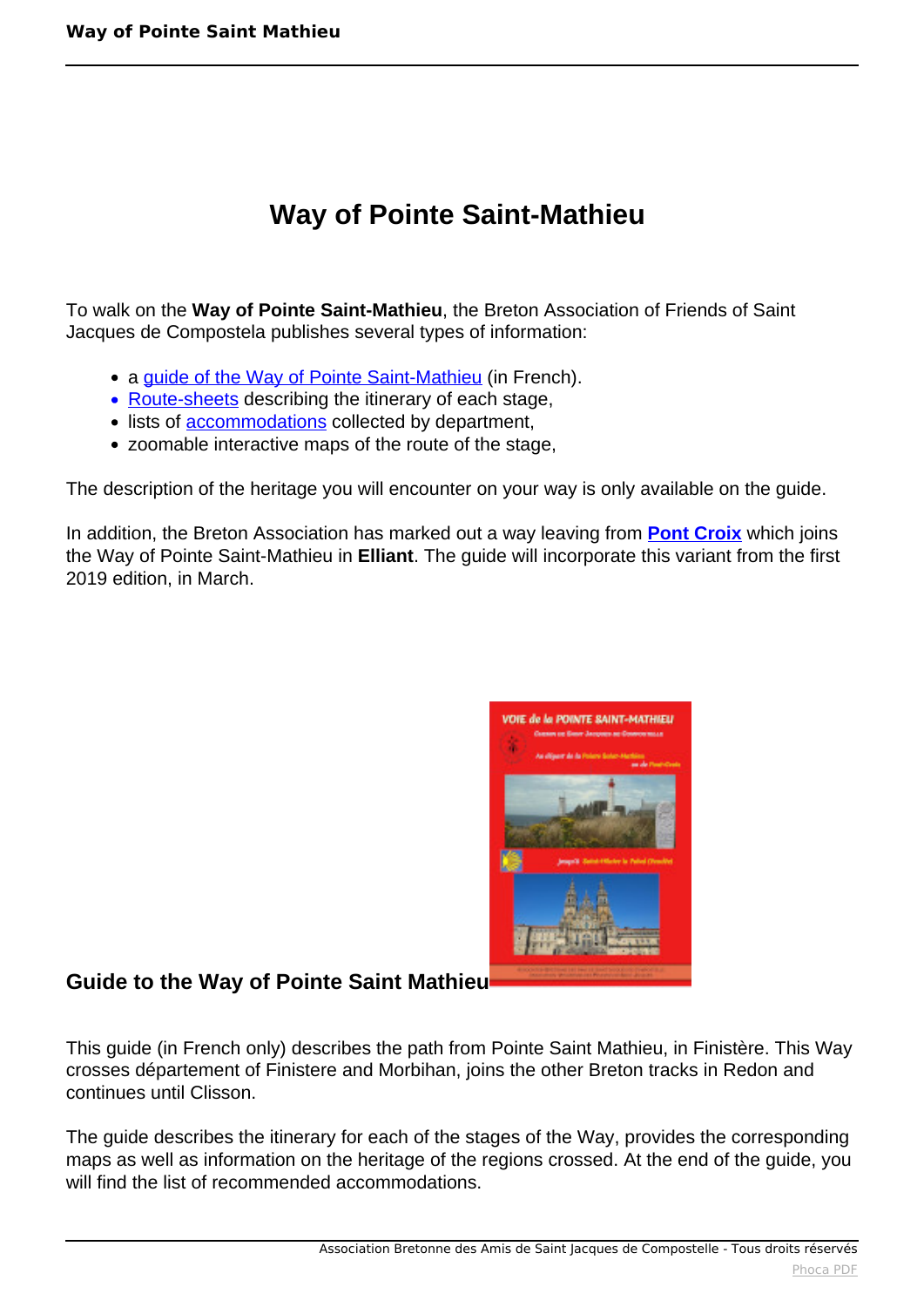This guide is updated every year in March. Changes made during the year are published on the website.

With the agreement of the Vendée Association of Pilgrims of Saint Jacques, the guide integrates the description of the stages of the Vendéen road from Clisson to Saint Hilaire la Palud. Nevertheless for more information, including the list of accommodation in Vendée, we advise you to consult the site of our friends of the [Vendée association](http://www.vendeecompostelle.org/blg/wp/).

When you enter the Charente Maritime, check the websites of the [Association Saintaise of the](http://compostelle17.fr/-L-association-.html) [Friends of Saint Jacques](http://compostelle17.fr/-L-association-.html) in Charente-Maritime and [Association Le Bourdon 17](http://association-le-bourdon-17.mozello.fr/).

#### **Order the guide**

The guide of the Way of Pointe Saint Mathieu is available, text, photos and color maps, hardback binding, at the online publisher Lulu.com (updated to september 2018).

• to order it, click [HERE](http://www.lulu.com/shop/association-bretonne-amis-de-saint-jacques/guide-de-la-voie-de-la-pointe-saint-mathieu/paperback/product-23324081.html)

# **The Route Sheets**

Below you will find the **itineraries of the Way of Pointe Saint-Mathieu**. The information on **markup rules** is [HERE.](index.php?option=com_content&view=article&id=108:balisage&catid=24:chemin&Itemid=187)

By clicking on the name of the step, you will display on your screen the description requested in a new tab. On this new page, using the button below the header image, on the right of the screen you can either:

- directly print the information displayed;
- download the page in PDF format. (in the "Downloads" directory of your computer).

To return to the starting page, just close the tab.

You can also consult on your screen the **map of the stage**, by clicking on the **triskel at the end of each line**. The map provided by the Openrunner site opens in a new tab. Then choose the format of the card - including IGN - which suits you after **clicking on the 3 diamonds** at the top right of the card. (For this operation, you will be asked to create an account at Openrunner). Different services are offered to you including the export of the trace in GPS format. (at the bottom of the screen)

### **From Pointe Saint Mathieu to Clisson**

Route sheets Ma